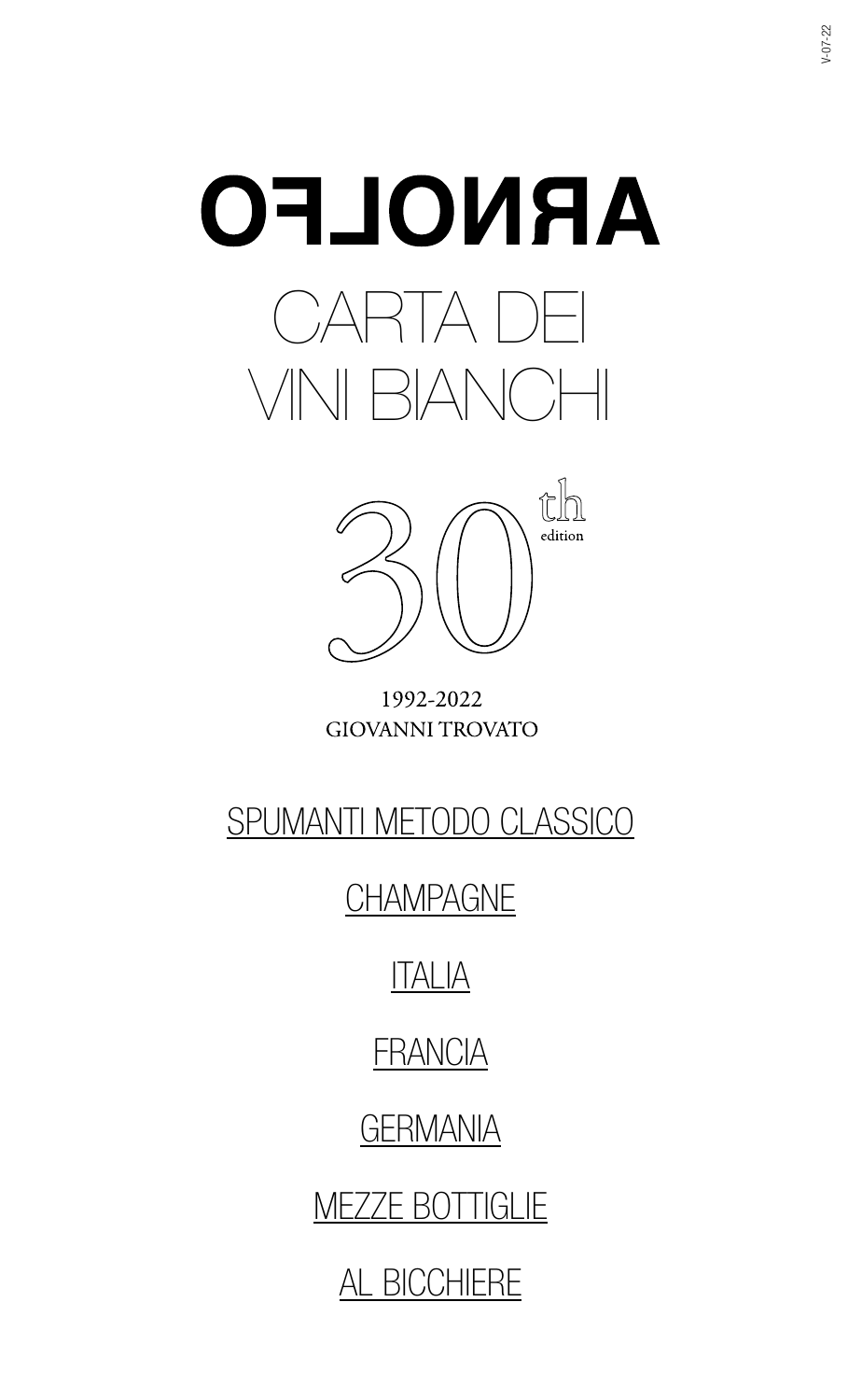# <span id="page-1-0"></span>SPUMANTI METODO CLASSICO \

| FRANCIACORTA BELLAVISTA                             | NON DOSATO              | S.A. | 95,00  |
|-----------------------------------------------------|-------------------------|------|--------|
| <b>FRANCIACORTA BELLAVISTA</b>                      | ROSÉ NON DOSATO         | S.A. | 95,00  |
| FRANCIACORTA BELLAVISTA                             | <b>BRUT</b>             | 2016 | 110,00 |
| FRANCIACORTA CA' DEL BOSCO                          | DOSAGE ZERO             | 2017 | 95,00  |
| FRANCIACORTA CA' DEL BOSCO                          | <b>SATEN</b>            | 2017 | 95,00  |
| FRANCIACORTA CA' DEL BOSCO ANNAMARIA CLEMENTI       | <b>BRUT</b>             | 2011 | 210,00 |
| FRANCIACORTA CA' DEL BOSCO ANNAMARIA CLEMENTI       | ROSE'                   | 2011 | 290,00 |
| FRANCIACORTA CA' DEL BOSCO NOIR                     | DOSAGE ZERO             | 2011 | 180,00 |
| <b>FRANCIACORTA CORTE FUSIA</b>                     | <b>SATÉN</b>            | S.A. | 80,00  |
| <b>FRANCIACORTA CORTE FUSIA</b>                     | DOSAGE ZERO             | 2016 | 90,00  |
| FRANCIACORTA G. CAVALLERI COLLEZIONE ESCUSIVA       | <b>BRUT</b>             | 2008 | 120,00 |
| FRANCIACORTA CABOCHON MONTE ROSSA FUORI SERIE N°022 | <b>BRUT</b>             | S.A. | 140,00 |
| FRANCIACORTA UBERTI MAGNIFICENTIA                   | <b>SATEN</b>            | 2017 | 90,00  |
| FRANCIACORTA UBERTI COMARÌ DEL SALEM                | <b>BRUT</b>             | 2014 | 90,00  |
| <b>FRANCIACORTA QUINQUE UBERTI</b>                  | <b>EXTRA BRUT</b>       | S.A. | 140,00 |
| <b>FRANCIACORTA UBERTI SUBLIMIS</b>                 | <b>DOSAGE ZERO</b>      | 2014 | 100,00 |
| GIULIO FERRARI RISERVA DEL FONDATORE                | <b>FRATELLI LUNELLI</b> | 2007 | 250,00 |
| GIULIO FERRARI RISERVA DEL FONDATORE ROSE'          | <b>FRATELLI LUNELLI</b> | 2006 | 300,00 |
| ROSE' PERLE' TRENTODOC                              | <b>FRATELLI LUNELLI</b> | 2013 | 80,00  |
| ROSÉ FRANCIACORTA CA DEL BOSCO                      | <b>BRUT</b>             | S.A. | 80,00  |
| FRANCIACORTA ROSÈ CORTE FUSIA                       | <b>BRUT</b>             | S.A. | 80,00  |
| TRENTODOC ABATE NERO DOMINI                         | <b>BRUT</b>             | 2016 | 80,00  |
| TRENTODOC ABATE NERO RISERVA CUVÈE DELL'ABATE       | <b>BRUT</b>             | 2010 | 95,00  |
| CONTESSA FRANCA TASCA D'ALMERITA METODO CLASSICO    | <b>EXTRA BRUT</b>       | 2014 | 110,00 |

CHAMPAGNE \

| <b>BARONS DE ROTHSCHILD</b>             | <b>BRUT</b> | S.A. | 120,00 |
|-----------------------------------------|-------------|------|--------|
| <b>BILLECART SALMON</b>                 | <b>BRUT</b> | S.A. | 120,00 |
| BILLECART SALMON ROSÉ                   | <b>BRUT</b> | S.A. | 140,00 |
| BILLECART SALMON CUVÈE FRANCOIS NICOLAS | <b>BRUT</b> | 2006 | 250,00 |
| BILLECART SALMON CUVÈE FRANCOIS NICOLAS | <b>BRUT</b> | 2000 | 280,00 |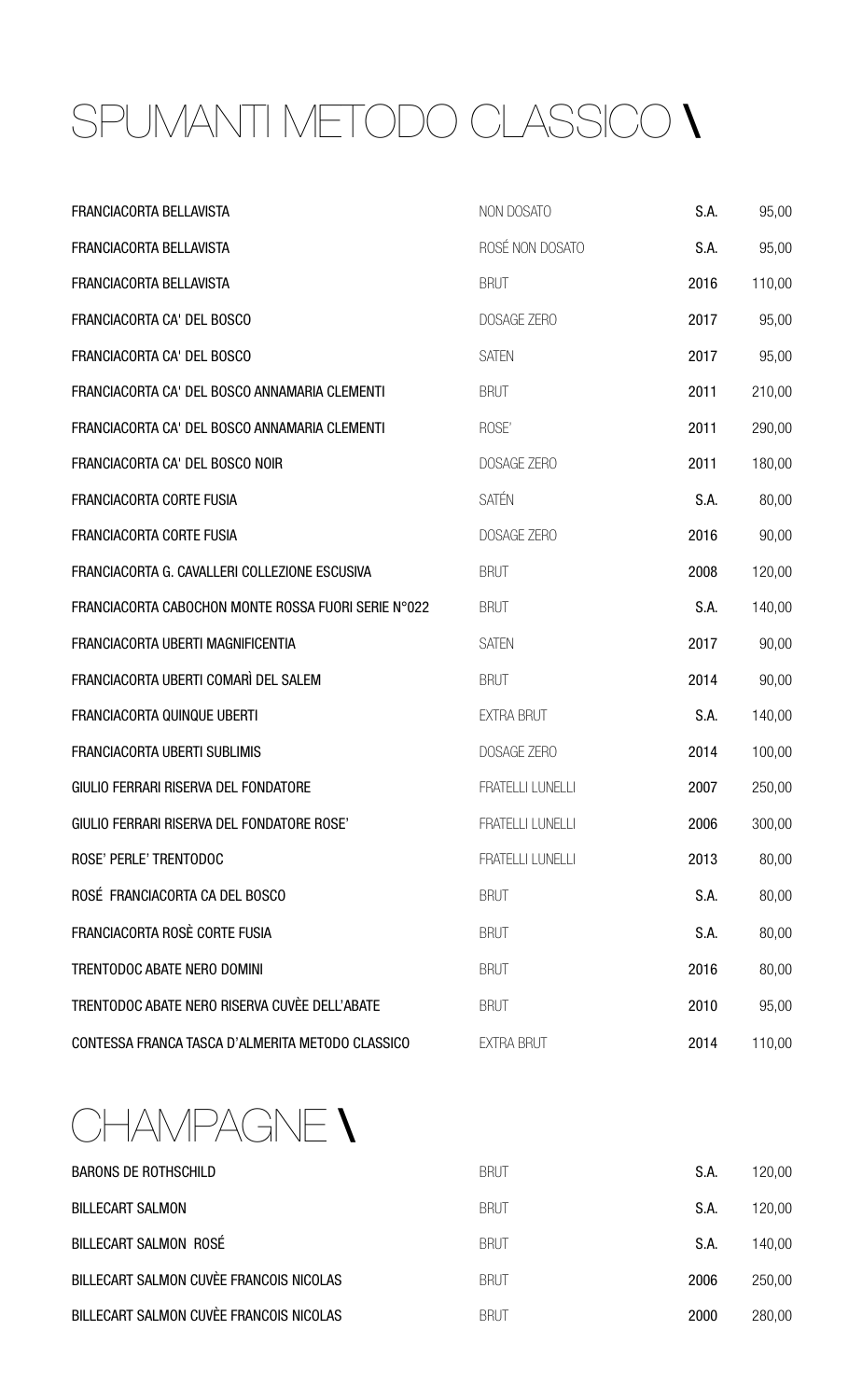| <b>BOLLINGER</b>                                | <b>BRUT</b>       | S.A. | 120,00  |
|-------------------------------------------------|-------------------|------|---------|
| <b>BOLLINGER R.D.</b>                           | <b>BRUT</b>       | 2004 | 375,00  |
| <b>BOLLINGER ROSE'</b>                          | <b>BRUT</b>       | S.A. | 150,00  |
| <b>BOLLINGER PN-VZ</b>                          | <b>BRUT</b>       | 2015 | 210,00  |
| <b>BRUNO PAILLARD</b>                           | <b>BRUT</b>       | S.A. | 120,00  |
| <b>DOM PÉRIGNON</b>                             | <b>BRUT</b>       | 2008 | 290,00  |
| DOM PÉRIGNON P2                                 | <b>BRUT</b>       | 2003 | 750,00  |
| EGLY OURIET ROSE' GRAND CRU                     | <b>BRUT</b>       | S.A. | 250,00  |
| EGLY OURIET TRADITION GRAND CRU                 | <b>BRUT</b>       | S.A. | 180,00  |
| EGLY OURIET LES VIGNES DE VRIGNY                | <b>BRUT</b>       | S.A. | 170,00  |
| <b>EGLY OURIET LES PRÉMICES</b>                 | <b>BRUT</b>       | S.A. | 140,00  |
| <b>GASTON CHIQUET PREMIER CRU</b>               | <b>BRUT</b>       | 2008 | 250,00  |
| GEORGES REMY "LES QUATRE TERROIRS N°18" 1er CRU | <b>EXTRA BRUT</b> | S.A. | 140,00  |
| <b>GOSSET GRAND RESERVE</b>                     | <b>BRUT</b>       | S.A. | 120,00  |
| <b>GOSSET GRAND ROSE'</b>                       | <b>BRUT</b>       | S.A. | 140,00  |
| <b>GOSSET GRAND MILLESIME'</b>                  | <b>BRUT</b>       | 2006 | 170,00  |
| <b>INITIAL SELOSSE</b>                          | <b>BRUT</b>       | S.A. | 300,00  |
| <b>JEAN VALENTIN MILLESIME'</b>                 | <b>BRUT</b>       | 2015 | 120,00  |
| JEAN VALENTIN BLANC DE BLANCS 1ER CRU           | <b>BRUT</b>       | S.A. | 120,00  |
| <b>LAURENT - PERRIER</b>                        | <b>BRUT</b>       | 2006 | 140,00  |
| <b>LOUIS ROEDERER</b>                           | <b>BRUT</b>       | S.A. | 120,00  |
| LOUIS ROEDERER BLANC DE BLANCS                  | <b>BRUT</b>       | 2011 | 160,00  |
| LOUIS ROEDERER CUVÈE CRISTAL                    | <b>BRUT</b>       | 2009 | 350,00  |
| <b>MOET &amp; CHANDON GRAND VINTAGE</b>         | <b>BRUT</b>       | 2006 | 140,00  |
| <b>KRUG CLOS DU MESNIL</b>                      | <b>BRUT</b>       | 2000 | 1800,00 |
| <b>KRUG VINTAGE</b>                             | <b>BRUT</b>       | 1996 | 750,00  |
| PALMER & CO. BLANC DE NOIR                      | <b>BRUT</b>       | S.A. | 160,00  |
| PALMER & CO. BLANC DE BLANCS                    | <b>BRUT</b>       | S.A. | 160,00  |
| PERRIER JOUET BLANC DE BLANCS                   | <b>BRUT</b>       | S.A  | 180,00  |
| PERRIER JOUET ROSÉ                              | <b>BRUT</b>       | S.A. | 140,00  |
| PERRIER JOUET BELLE EPOQUE                      | <b>BRUT</b>       | 2007 | 270,00  |
| PHILIPPONNAT                                    | <b>BRUT</b>       | S.A. | 120,00  |
| PHILIPPONNAT ROSÉ                               | <b>BRUT</b>       | S.A. | 140,00  |
| PHILIPPONNAT CLOS DES GOISSES                   | <b>BRUT</b>       | 2008 | 450,00  |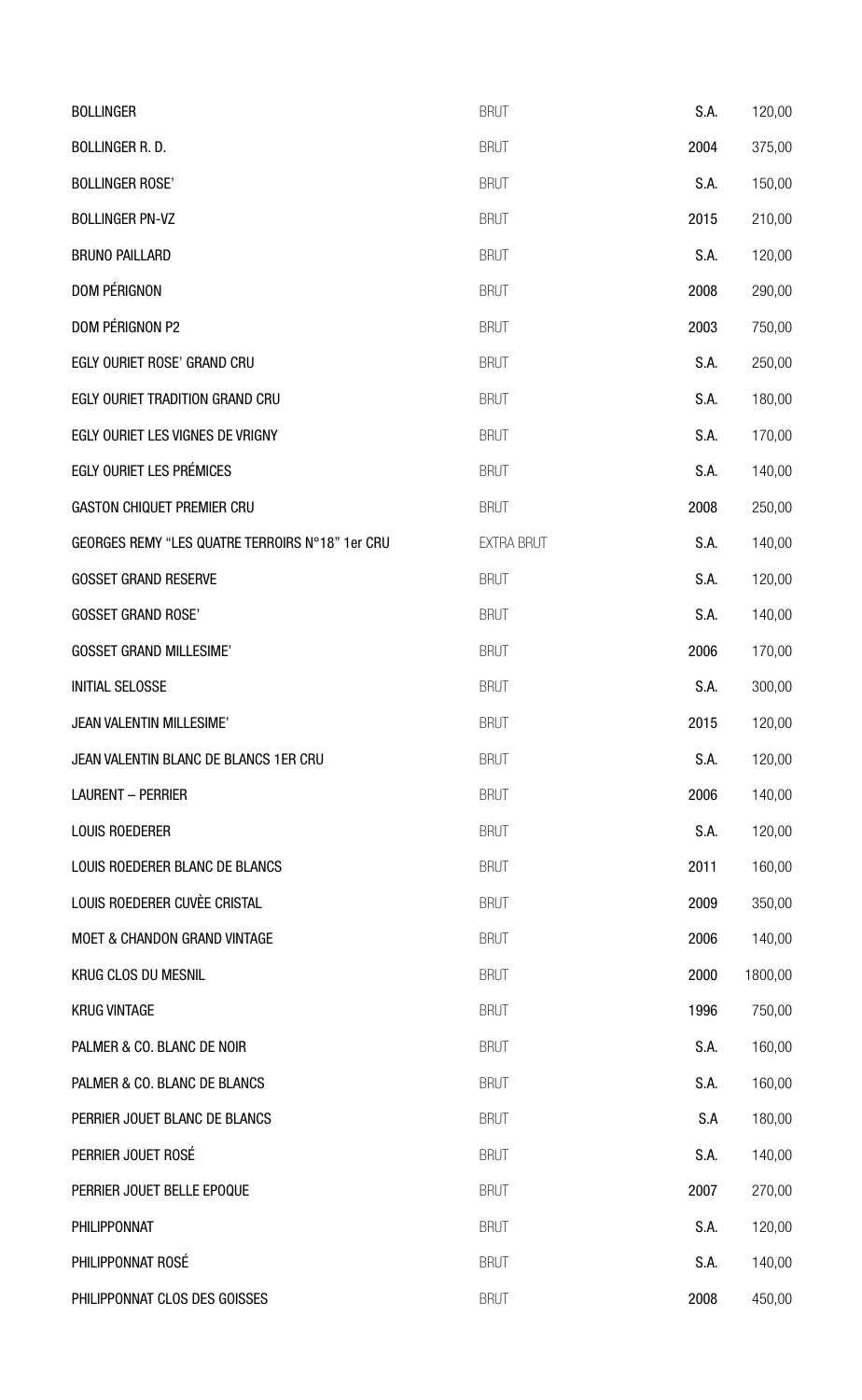<span id="page-3-0"></span>

| PHILIPPONNAT CLOS DES GOISSES          | <b>BRUT</b>        | 2009 | 350,00  |
|----------------------------------------|--------------------|------|---------|
| PHILIPPONNAT ROYALE RESERVE            | NON DOSE'          | S.A. | 130,00  |
| POMMERY CUVEÉ LOUISE GRAN CRU          | <b>BRUT NATURE</b> | 2004 | 230,00  |
| POMMERY ROSÉ APANAGE                   | <b>BRUT</b>        | S.A. | 140,00  |
| <b>RUINART BLANC DE BLANCS</b>         | <b>BRUT</b>        | S.A  | 140,00  |
| <b>RUINART ROSE'</b>                   | <b>BRUT</b>        | S.A. | 160,00  |
| <b>SALON BLANC DE BLANCS LE MESNIL</b> | <b>BRUT</b>        | 2007 | 1100,00 |
| <b>POL ROGER RESERVE</b>               | <b>BRUT</b>        | S.A. | 120,00  |
| POL ROGER CUVEE' WINSTON CHURCHILL     | <b>BRUT</b>        | 2008 | 490,00  |

# VINI BIANCHI ITALIANI \

| <b>VALLE D'AOSTA</b>          |                      |      |        |
|-------------------------------|----------------------|------|--------|
| <b>CHARDONNAY CUVÉE BOIS</b>  | <b>LES CRÈTES</b>    | 2015 | 80,00  |
|                               |                      |      |        |
| <b>PIEMONTE</b>               |                      |      |        |
| <b>CHARDONNAY GAJA E REY</b>  | ANGELO GAJA          | 2015 | 280,00 |
| <b>CHARDONNAY GAJA E REY</b>  | ANGELO GAJA          | 2016 | 280,00 |
| <b>ROERO ARNEIS</b>           | <b>BRUNO GIACOSA</b> | 2021 | 80,00  |
|                               |                      |      |        |
| <b>LOMBARDIA</b>              |                      |      |        |
| <b>CURTEFRANCA CHARDONNAY</b> | CÀ DEL BOSCO         | 2017 | 150,00 |

### VENETO

| SOAVE CLASSICO VIGNETO CALVARINO | LEONILDO PIEROPAN  | 2015 | 75,00 |
|----------------------------------|--------------------|------|-------|
| VENETO BIANCO CAPITEL CROCE      | ROBERTO ANSELMI    | 2017 | 75,00 |
| VULCAIA FUME' SAUVIGNON          | AZ. AGRICOLA INAMA | 2016 | 80,00 |

### TRENTINO ALTO ADIGE

| ALTO ADIGE CHARDONNAY RISERVA CASTEL RINGBERG | ELENA WALCH                                | 2016 | 80,00 |
|-----------------------------------------------|--------------------------------------------|------|-------|
| ALTO ADIGE CHARDONNAY LA FOA                  | PRODUTTORI COLTERENZIO                     | 2015 | 70,00 |
| ALTO ADIGE CHARDONNAY LOEWENGANG              | ALOIS LAGEDER                              | 2019 | 95,00 |
| ALTO ADIGE CHARDONNAY SANCT VALENTIN          | PRODUTTORI DI S. MICHELE<br><b>APPIANO</b> | 2020 | 90,00 |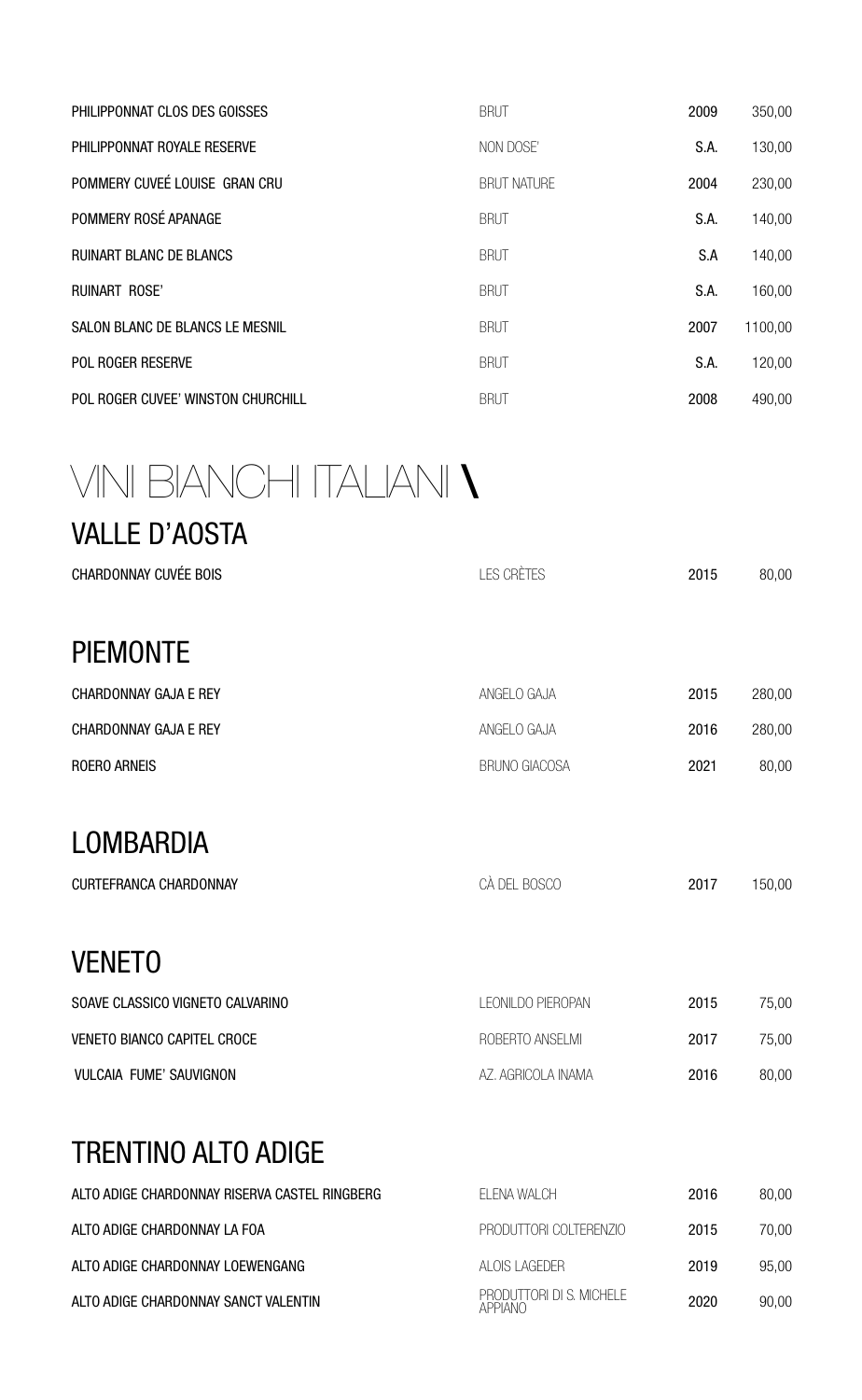| ALTO ADIGE SAUVIGNON SANCT VALENTIN      | PRODUTTORI DI S. MICHELE<br><b>APPIANO</b> | 2021 | 90,00  |
|------------------------------------------|--------------------------------------------|------|--------|
| PINOT BIANCO EICHHORN                    | MANINCOR CONTE ENZENBERG                   | 2020 | 80,00  |
| ALTO ADIGE SAUVIGNON LIEBEN AICH         | MANINCOR CONTE ENZENBERG                   | 2020 | 120,00 |
| ALTO ADIGE SAUVIGNON LIEBEN AICH         | MANINCOR CONTE ENZENBERG                   | 2015 | 95,00  |
| RESERVE DELLA CONTESSA                   | MANINCOR CONTE ENZENBERG                   | 2021 | 80,00  |
| ALTO ADIGE TRAMINER AROMATICO KOLBENHOF  | <b>HOFSTATTER</b>                          | 2018 | 70,00  |
| <b>BARTHENAU PINOT BIANCO S. MICHELE</b> | <b>HOFFSTATTER</b>                         | 2019 | 85,00  |
| PINOT BIANCO KRISTALLBERG                | ELENA WALCH                                | 2017 | 70,00  |
| PINOT BIANCO VORBERG                     | CANTINA DI TERLANO                         | 2019 | 80,00  |
| PINOT BIANCO VORBERG                     | CANTINA DI TERLANO                         | 2017 | 80,00  |
| PINOT BIANCO RARITY                      | CANTINA DI TERLANO                         | 2009 | 220,00 |
| SAUVIGNON QUARZ                          | CANTINA DI TERLANO                         | 2019 | 80,00  |

### FRIULI VENEZIA GIULIA

| <b>BIANCO BREG GRAVNER ANFORA</b> | AZ. AGRICOLA JOSKO GRAVNER | 2011 | 150,00 |
|-----------------------------------|----------------------------|------|--------|
| <b>BIANCO BREG GRAVNER ANFORA</b> | AZ. AGRICOLA JOSKO GRAVNER | 2010 | 150,00 |
| <b>BIANCO BREG GRAVNER ANFORA</b> | AZ. AGRICOLA JOSKO GRAVNER | 2009 | 150,00 |
| <b>CAPO MARTINO</b>               | <b>JERMANN</b>             | 2015 | 110,00 |
| <b>CAPO MARTINO</b>               | <b>JERMANN</b>             | 2012 | 95,00  |
| <b>DESSIMIS PINOT GRIGIO</b>      | <b>VIE DI ROMANS</b>       | 2019 | 75,00  |
| <b>DREAMS</b>                     | <b>JERMANN</b>             | 2015 | 110,00 |
| <b>DREAMS</b>                     | <b>JERMANN</b>             | 2014 | 110,00 |
| <b>FRIULANO</b>                   | <b>MIANI</b>               | 2018 | 80,00  |
| <b>LIS</b>                        | <b>LIS NERIS</b>           | 2016 | 80,00  |
| RIBOLLA GRAVNER ANFORA            | AZ. AGRICOLA JOSKO GRAVNER | 2014 | 150,00 |
| RIBOLLA GRAVNER ANFORA            | AZ. AGRICOLA JOSKO GRAVNER | 2011 | 150,00 |
| RIBOLLA GRAVNER ANFORA            | AZ. AGRICOLA JOSKO GRAVNER | 2010 | 150,00 |
| <b>CHARDONNAY VIE DI ROMANS</b>   | <b>VIE DI ROMANS</b>       | 2019 | 80,00  |
| CHARDONNAY                        | <b>BORGO DEL TIGLIO</b>    | 2020 | 90,00  |
| CHARDONNAY                        | <b>MIANI</b>               | 2019 | 80,00  |
| RONCO DELLA CHIESA                | <b>BORGO DEL TIGLIO</b>    | 2020 | 130,00 |
| <b>SAUVIGNON "PIERE"</b>          | <b>VIE DI ROMANS</b>       | 2020 | 80,00  |
| <b>TERRE ALTE</b>                 | LIVIO FELLUGA              | 2016 | 85,00  |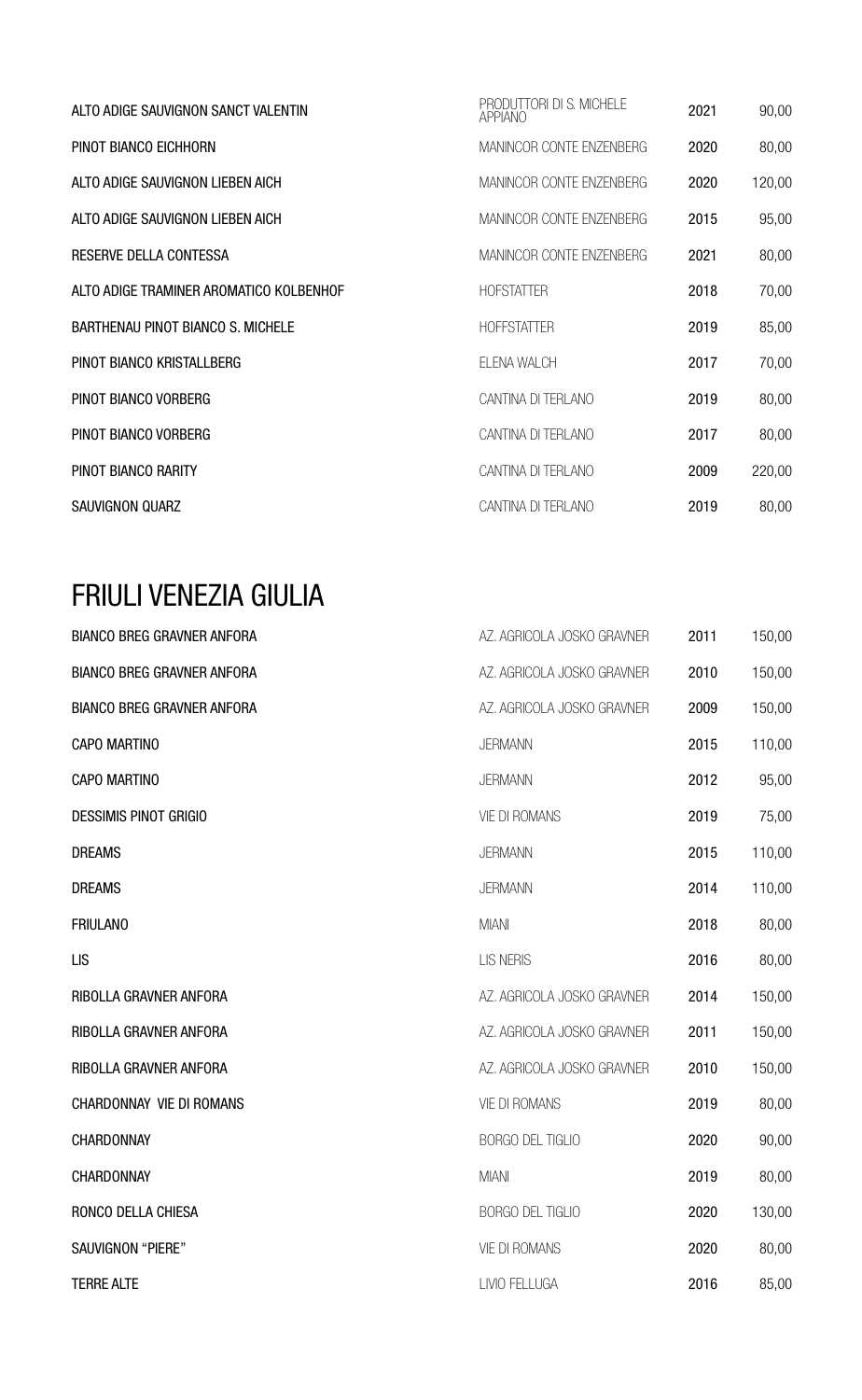| <b>VINTAGE TUNINA</b>           | <b>JERMANN</b> | 2015 | 90,00  |
|---------------------------------|----------------|------|--------|
| VINTAGE TUNINA EDIZIONE STORICA | <b>JERMANN</b> | 2015 | 150,00 |

### **TOSCANA**

| BENEFIZIO CASTELLO DI POMINO                          | MARCHESI DE' FRESCOBALDI                   | 2017 | 75,00  |
|-------------------------------------------------------|--------------------------------------------|------|--------|
| CHARDONNAY COLLEZIONE MONSANTO                        | <b>FABRIZIO BIANCHI</b>                    | 2020 | 85.00  |
| <b>CHARDONNAY CAPANNELLE</b>                          | RAFFAELE ROSSETTI-JAMES<br><b>SHERWOOD</b> | 2015 | 85.00  |
| <b>CHARDONNAY ISOLE E OLENA</b>                       | PAOLO DE MARCHI                            | 2019 | 90,00  |
| <b>CHARDONNAY MONTEVERRO</b>                          | <b>JULIA E GEORG WEBER</b>                 | 2018 | 180,00 |
| POGGIO ALLE GAZZE                                     | <b>TENUTA ORNELLAIA</b>                    | 2017 | 85.00  |
| SOLOSOLE VERMENTINO                                   | POGGIO AL TESORO                           | 2020 | 75.00  |
| VERNACCIA DI S. GIMIGNANO "ALATA" LA RAMPA DI FUGNANO | <b>TRAXLER &amp; EHRENBOLD</b>             | 2020 | 75.00  |
| VERNACCIA DI SAN GIMIGNANO CARATO MONTENIDOLI         | ELISABETTA FAGIUOLI                        | 2018 | 85.00  |
| <b>VERNACCIA DI SAN GIMIGNANO RISERVA</b>             | <b>GIOVANNI PANIZZI</b>                    | 2015 | 85,00  |
| <b>VERNACCIA DI SAN GIMIGNANO RISERVA</b>             | <b>GIOVANNI PANIZZI</b>                    | 2009 | 110,00 |
| <b>VERNACCIA DI SAN GIMIGNANO RISERVA</b>             | <b>GIOVANNI PANIZZI</b>                    | 2008 | 120,00 |
| <b>VERNACCIA DI S.GIMIGNANO "FIORE"</b>               | ELISABETTA MONTENIDOLI                     | 2019 | 70,00  |
| VERNACCIA DI SAN GIMIGNANO SELVABIANCA                | COLOMBAIO DI SANTA CHIARA                  | 2021 | 70,00  |
| VERNACCIA DI SAN GIMIGNANO CAMPO DELLA PIEVE          | COLOMBAIO DI SANTA CHIARA                  | 2019 | 75,00  |
| VERNACCIA DI SAN GIMIGNANO RISERVA "L'ALBERETA"       | COLOMBAIO DI SANTA CHIARA                  | 2018 | 85,00  |
| VI OGNI È" LA RAMPA DI FUGNANO                        | TRAXLER & EHRENBOLD                        | 2020 | 75,00  |

### UMBRIA

| <b>CERVARO DELLA SALA</b> | MARCHESE ANTINORI | 2020 | 130,00 |
|---------------------------|-------------------|------|--------|
| <b>CERVARO DELLA SALA</b> | MARCHESE ANTINORI | 2016 | 150,00 |

## MARCHE

| VERDICCHIO DEI CASTELLI DI JESI RISERVA VILLA BUCCI | <b>AMPELIO BUCC</b> | 30.OC |
|-----------------------------------------------------|---------------------|-------|

### ABRUZZO

| TREBBIANO D'ABRUZZO                        | EDOARDO VALENTINI        | 2015 | 150,00 |
|--------------------------------------------|--------------------------|------|--------|
| TREBBIANO D'ABRUZZO                        | EDOARDO VALENTINI        | 2014 | 120.00 |
| TREBBIANO D'ABRUZZO RISERVA MARINA CVETIC' | AZ, AGRICOLA MASCIARELLI | 2020 | 85,00  |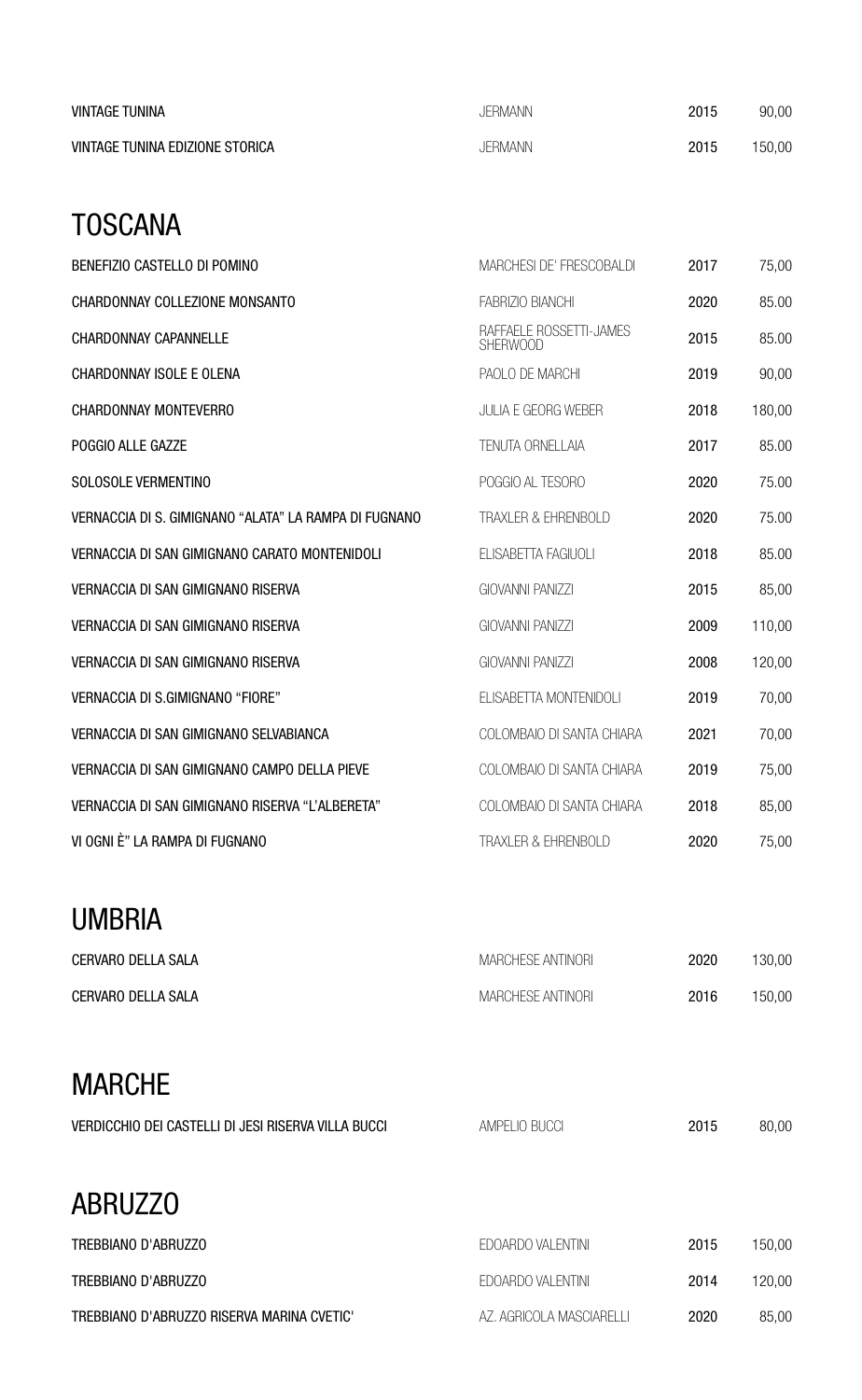### <span id="page-6-0"></span>**SICILIA**

| CHIARANDA' CONTESSA ENTELLINA  | <b>DONNAFUGATA</b> | 2016 | 75.00 |
|--------------------------------|--------------------|------|-------|
| CHARDONNAY VIGNA SAN FRANCESCO | TASCA D'ALMERITA   | 2016 | 85,00 |
| GRILLO DI MOZIA                | TASCA D'ALMERITA   | 2021 | 70,00 |

### SARDEGNA

| <b>VERMENTINO STELLATO</b>                  | AZ, AGRICOLA MARIO PALA   | 2017 | 75,00  |
|---------------------------------------------|---------------------------|------|--------|
| VERMENTINO STELLATO "NATURE"                | AZ, AGRICOLA MARIO PALA   | 2017 | 90,00  |
| VERMENTINO DI GALLURA TENUTA CAPICHERA      | MARIO E FABRIZIO RAGNEDDA | 2017 | 85,00  |
| VERMENTINO DI GALLURA TENUTA CAPICHERA      | MARIO E FABRIZIO RAGNEDDA | 2016 | 85,00  |
| VERMENTINO DI GALLURA TENUTA CAPICHERA V.T. | MARIO E FABRIZIO RAGNEDDA | 2016 | 110,00 |
| VERMENTINO DI GALLURA TENUTA CAPICHERA V.T. | MARIO E FABRIZIO RAGNEDDA | 2015 | 110,00 |

# VINI BIANCHI FRANCESI **\** ALSACE \ HAUT-RHIN

### BURG BURG DOMAINE MARCEL DEISS 2010 70,00 ENGELGARTEN CRU LE JARDIN DES ANGES **ENGELGARTEN CRU LE JARDIN DES ANGES DOMAINE MARCEL DEISS** 2010 90,00 PINOT GRIS HEIMBOURG **EXECUTE:** 2016 95,00 PINOT GRIS ROCHE CALCAIRE **EXECUTE AND SEXUAL CALCANATE CONTROL** ZIND HUMBRECHT **2016** 95,00 PINOT GRIS CLOS DES CAPUCINS DOMAINE WEINBACH 2017 90,00 RIESLING RESERVE CLOS DES CAPUCINS **EXECUCIONS** DOMAINE WEINBACH 2016 75,00 RIESLING SCHLOSSBERG CLOS DES CAPUCINS GRAND CRU DOMAINE WEINBACH 2016 120,00 RIESLING HEIMBOURG **EIND SUITE SERVICES AND SERVICES AND HUMBRECHT** 2016 95,00 RIESLING ROCHE CALCAIRE **EXECUTE AND SUBSEX 1999**,00

## BOURGOGNE \ YONNE CHABLISIEN

| <b>CHABLIS</b>                       | <b>DOMAINE RAVENAU</b>   | 2015 | 250,00 |
|--------------------------------------|--------------------------|------|--------|
| <b>CHABLIS PREMIER CRU VAILLONS</b>  | <b>DOMAINE RAVENAU</b>   | 2015 | 350,00 |
| <b>CHABLIS PREMIER CRU LA FOREST</b> | <b>DOMAINE RAVENAU</b>   | 2013 | 290,00 |
| <b>CHABLIS</b>                       | <b>DOMAINE DAUVISSAT</b> | 2016 | 160,00 |
| <b>CHABLIS LA FOREST</b>             | <b>DOMAINE DAUVISSAT</b> | 2016 | 250,00 |
| <b>CHABLIS</b>                       | DOMAINE J.P. DROIN       | 2018 | 90,00  |
| <b>CHABLIS VAILLONS</b>              | DOMAINE J.P. DROIN       | 2016 | 90,00  |
| <b>CHABLIS PREMIER CRU MONTMAINS</b> | DOMAINE J.P. DROIN       | 2016 | 150,00 |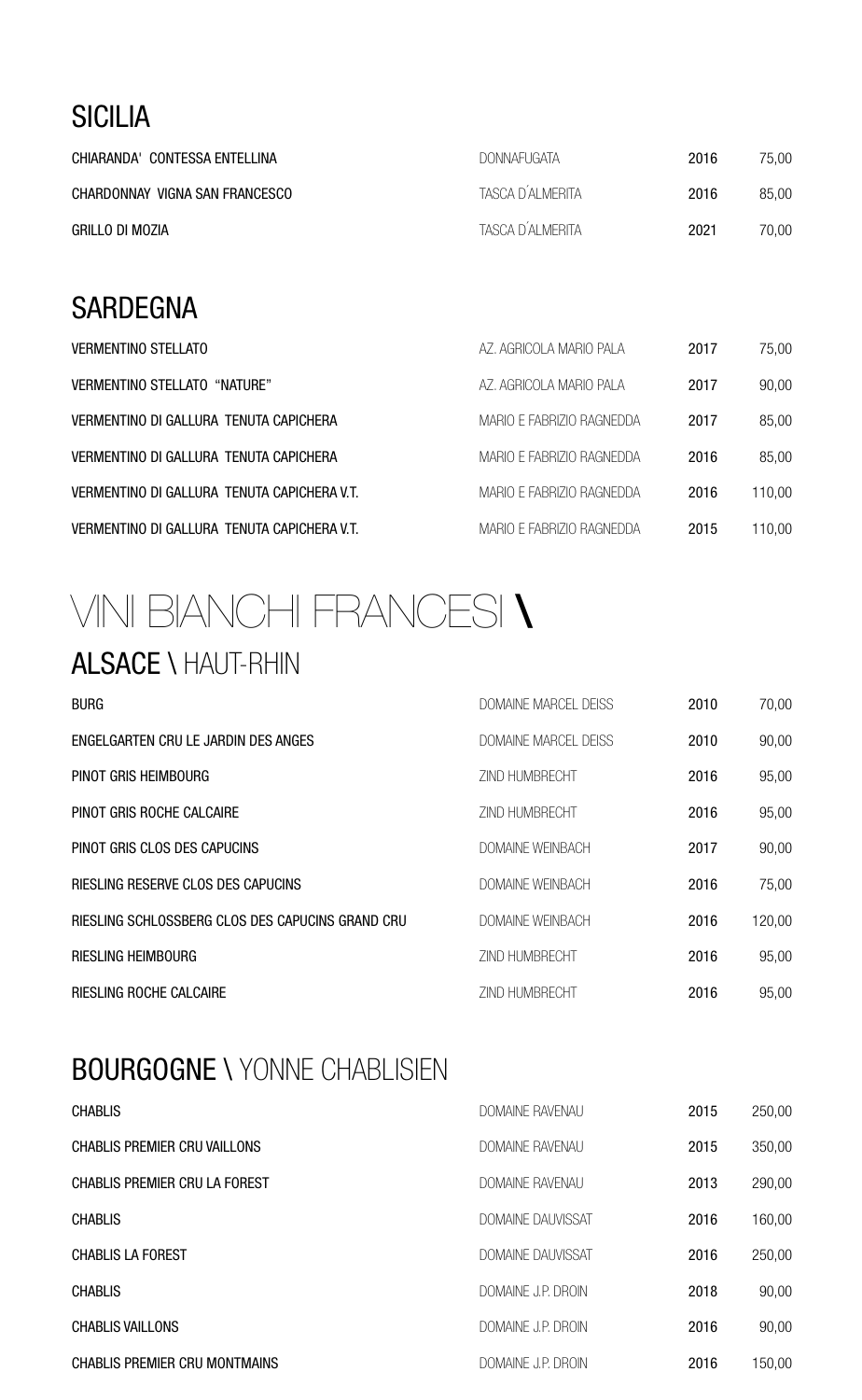<span id="page-7-0"></span>

| CHABLIS GRAND CRU VAUDESIR    | DOMAINE J.P. DROIN    | 2015 | 180.00 |
|-------------------------------|-----------------------|------|--------|
| <b>CHABLIS</b>                | DOMAINE WILLIAM FEVRE | 2017 | 80,00  |
| CHABLIS PREMIER CRU MONTMAINS | DOMAINE WILLIAM FEVRE | 2015 | 120,00 |

# BOURGOGNE \ CÔTE DE BEAUNE

| <b>BOURGONE BLANC</b>                        | <b>MADAME LEROY</b>           | 2015 | 150,00 |
|----------------------------------------------|-------------------------------|------|--------|
| <b>BEAUNE CHAMPS-PIMONT PREMIER CRU</b>      | <b>DOMAINE JACQUES PRIEUR</b> | 2010 | 180,00 |
| <b>CHASSAGNE MONTRACHET BLANC</b>            | DOMAINE JOSEPH DROUHIN        | 2016 | 180,00 |
| <b>CORTON CHARLEMAGNE GRAN CRU</b>           | DOMAINE BONNEAU DU MARTRAY    | 2016 | 350,00 |
| <b>CORTON CHARLEMAGNE GRAN CRU</b>           | DOMAINE BONNEAU DU MARTRAY    | 2011 | 310,00 |
| <b>MEURSAULT</b>                             | DOMAINE JOSEPH DROUHIN        | 2016 | 180,00 |
| MEURSAULT PREMIER CRU LES PERRIERES          | DOMAINE JOSEPH DROUHIN        | 2016 | 290,00 |
| <b>MEURSAULT</b>                             | DOMAINE DES COMTES LAFON      | 2013 | 180,00 |
| MEURSAULT CLOS DE LA BARRE                   | DOMAINE DES COMTES LAFON      | 2013 | 250,00 |
| MEURSAULT CLOS DE LA BARRE                   | DOMAINE DES COMTES LAFON      | 2010 | 280,00 |
| MEURSAULT PREMIÉRES CRU LES CHARMES          | DOMAINE HENRI BOILLOT         | 2016 | 280,00 |
| MEURSAULT PREMIÉRES CRU LES GENEVRIERES      | DOMAINE HENRI BOILLOT         | 2012 | 290,00 |
| MEURSAULT LES VIEILLES VIGNES                | <b>VINCENT GIRARDIN</b>       | 2011 | 120,00 |
| MEURSAULT CLOS DE MAZERAY PREMIER CRU        | <b>DOMAINE JACQUES PRIEUR</b> | 2015 | 160,00 |
| PULIGNY-MONTRACHET LES PERRIERES             | DOMAINE HENRI BOILLOT         | 2013 | 250,00 |
| PULIGNY-MONTRACHET CLOS DE LA MOUCHERE       | DOMAINE HENRI BOILLOT         | 2010 | 250,00 |
| PULIGNY-MONTRACHET                           | DOMAINE JOSEPH DROUHIN        | 2016 | 180.00 |
| PULIGNY-MONTRACHET PREMIER CRU FOLATIERES    | DOMAINE JOSEPH DROUHIN        | 2016 | 300.00 |
| PULIGNY-MONTRACHET PREMIER CRU LES CONBETTES | <b>DOMAINE JACQUES PRIEUR</b> | 2015 | 250,00 |
| PULIGNY-MONTRACHET LES VIEILLES VIGNES       | <b>VINCENT GIRARDIN</b>       | 2011 | 180,00 |

### **BOURGOGNE \ MACONNAIS**

| <b>MACON BUSSIERES LES CLOS</b>                   | DOMAINE JOSEPH DROUHIN    | 2016 | 80,00  |
|---------------------------------------------------|---------------------------|------|--------|
| MACON VILLAGES CLOS DE LA CROCHETTE               | DOMAINE COMTE LAFON       | 2016 | 80,00  |
| <b>POUILLY FUISSE VIELLES VIGNES « LA CROIX »</b> | DOMAINE DENOGENT          | 2015 | 110.00 |
| <b>POUILLY FUISSE</b>                             | <b>DOMAINE LES FLAIVE</b> | 2016 | 120,00 |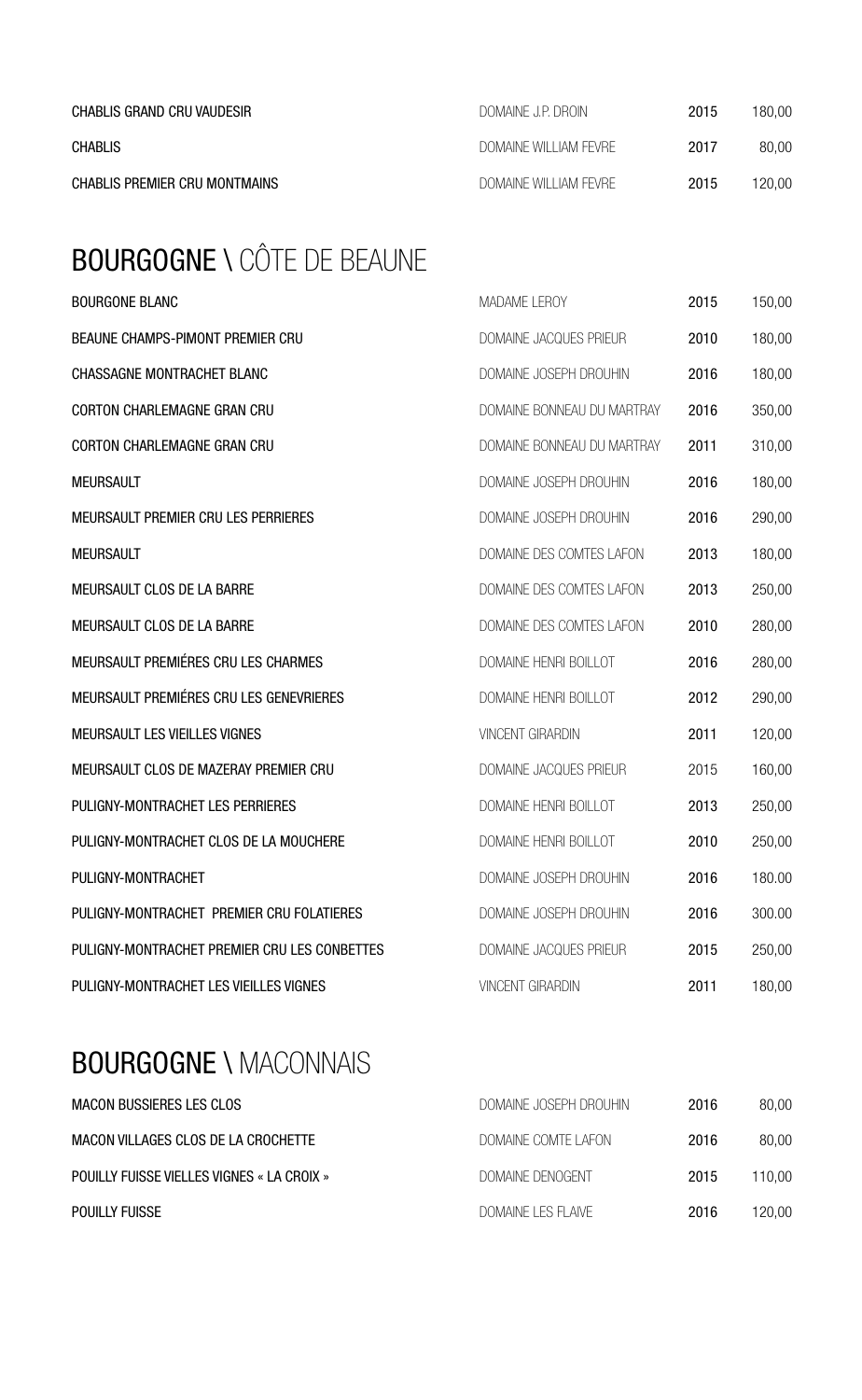## <span id="page-8-0"></span>LANGUEDOC \ HÉRAULT

## VAL DE LOIRE \ SANCERRE-POUILLY

| <b>SANCERRE EDMOND</b>  | ALPHONSE MELLOT         | 2016 | 190,00 |
|-------------------------|-------------------------|------|--------|
| SANCERRE LA CHATELLENIE | <b>JOSEPH MELLOT</b>    | 2015 | 70,00  |
| <b>POULLY FUME'</b>     | ALPHONSE MELLOT         | 2017 | 90,00  |
| POUILLY FUMÉ SILEX      | <b>DIDIER DAGUENEAU</b> | 2016 | 250,00 |
| POUILLY FUMÉ SILEX      | <b>DIDIER DAGUENEAU</b> | 2015 | 250,00 |

# VINI BIANCHI TEDESCHI \

#### MOSEL

| <b>RIESLING ALTE REBEN</b>                        | <b>MARKUS MOLITOR</b>     | 2016 | 70,00 |
|---------------------------------------------------|---------------------------|------|-------|
| RIESLING BRAUNEBERGER JUFFER SPATLESE             | <b>FRITZ HAAG</b>         | 2016 | 90,00 |
| RIESLING BRAUNEBERGER JUFFER SONNENUHR TROCKEN GG | <b>FRITZ HAAG</b>         | 2016 | 95,00 |
| RIESLING BRAUNEBERGER TROCKEN                     | <b>FRITZ HAAG</b>         | 2016 | 70,00 |
| RIESLING HAUS KLOSTERBERG                         | <b>MARKUS MOLITOR</b>     | 2016 | 80,00 |
| RIESLING ERDENER TREPPCHEN KABINETT               | <b>MARKUS MOLITOR</b>     | 2014 | 75,00 |
| RIESLING ROTTGEN GROSSE LAGE                      | <b>HEYMANN LOWENSTEIN</b> | 2014 | 85,00 |
| <b>RIESLING SCHIEFERTERRASSEN</b>                 | <b>HEYMANN LOWENSTEIN</b> | 2017 | 70,00 |
| RIESLING SCHIEFERTERRASSEN                        | <b>HEYMANN LOWENSTEIN</b> | 2015 | 70,00 |
| RIESLING UHLEN LAUBACH GROSSE LAGE                | <b>HEYMANN LOWENSTEIN</b> | 2015 | 95,00 |
| RIESLING UHLEN ROTH LAY GROSSE LAGE               | <b>HEYMANN LOWENSTEIN</b> | 2011 | 95,00 |

#### NAHE

| <b>RIESLING LENZ</b>              | <b>EMRICH-SCHOELEBER</b> | 2015 | 70.00 |
|-----------------------------------|--------------------------|------|-------|
| RIESLING HALENBERG GG GROSSE LAGE | EMRICH-SCHOELEBER        | 2015 | 95,00 |
| MONZINGER RIESLING KABINETT       | EMRICH-SCHOENLEBER       | 2016 | 80,00 |
| <b>RIESLING TONSCHIEFER</b>       | <b>HELMUT DONNHOFF</b>   | 2015 | 70,00 |